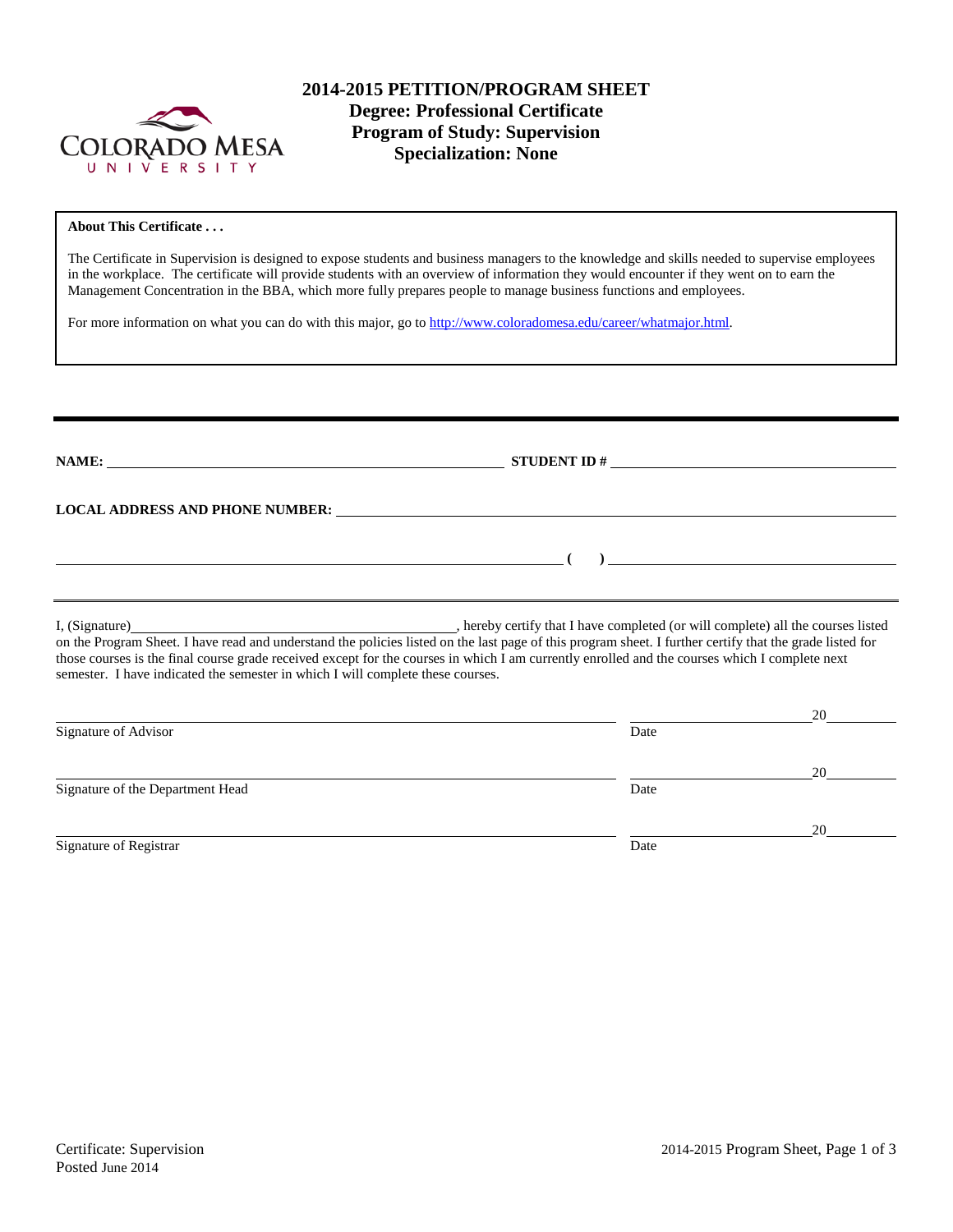#### **Students should work closely with a faculty advisor when selecting and scheduling courses prior to registration.**

Degree Requirements:

- 2.00 cumulative GPA or higher in all CMU coursework.
- **Pre-collegiate courses (usually numbered below 100) cannot be used for graduation.**
- A student must follow the CMU graduation requirements either from 1) the program sheet for the major in effect at the time the student officially declares a major; or 2) a program sheet for the major approved for a year subsequent to the year during which the student officially declares the major and is approved for the student by the department head. Because a program may have requirements specific to the degree, the student should check with the faculty advisor for additional criteria. It is the student's responsibility to be aware of, and follow, all requirements for the degree being pursued. Any exceptions or substitutions must be approved by the student's faculty advisor and Department Head.
- When filling out the program sheet a course can be used only once.
- See the "Undergraduate Graduation Requirements" in the catalog for additional graduation information.

#### **CERTIFICATE: SUPRVISION**

| (9 semester hours)<br>Course No Title                                                                                                                                                                                                          | Sem.hrs Grade Term |  | Course No Title                                                                                                                                                                                               | Sem.hrs Grade Term |  |
|------------------------------------------------------------------------------------------------------------------------------------------------------------------------------------------------------------------------------------------------|--------------------|--|---------------------------------------------------------------------------------------------------------------------------------------------------------------------------------------------------------------|--------------------|--|
| <b>Core Classes</b><br><b>BUGB 101</b><br>Introduction to Business<br><b>OR</b> all three of the following<br>BUGB 101A Intro to Business: Part 1 of 3<br>BUGB 101B Intro to Business: Part 2 of 3<br>BUGB 101C Intro to Business: Part 3 of 3 | 3                  |  | <b>Business Communications</b><br>BUGB 211<br><b>OR</b> all three of the following<br>BUGB 211A Business Comm.: Part 1 of 3<br>BUGB 211B Business Comm.: Part 2 of 3<br>BUGB 211C Business Comm.: Part 3 of 3 | 3                  |  |
| MANG 201 Principles of Management<br><b>OR</b> all three of the following<br>MANG 201A Princ. of Mgmt: Part 1 of 3<br>MANG 201B Princ. of Mgmt: Part 2 of 3<br>MANG 201C Princ. of Mgmt: Part 3 of 3                                           | 3                  |  |                                                                                                                                                                                                               |                    |  |

## **SUGGESTED COURSE SEQUENCING FOR A CERTIFICATE IN SUPERVISION**

This is a recommended sequence of course work. Certain courses may have prerequisites or are only offered during the Fall or Spring semesters. It is the student's responsibility to meet with the assigned advisor and check the 2 year course matrix on the Colorado Mesa website for course availability.

|                                             |              | <b>FIRST YEAR</b>                     |              |
|---------------------------------------------|--------------|---------------------------------------|--------------|
| <b>Fall Semester</b>                        | <b>Hours</b> | <b>Spring Semester</b>                | <b>Hours</b> |
| Introduction to Business<br><b>BUGB 101</b> | 3            | Principles of Management<br>MANG 201  | 3            |
| <b>OR</b> all three of the following        |              | <b>OR</b> all three of the following  |              |
| BUGB 101A Intro to Business: Part 1 of 3    |              | MANG 201A Princ. of Mgmt: Part 1 of 3 |              |
| BUGB 101B Intro to Business: Part 2 of 3    |              | MANG 201B Princ. of Mgmt: Part 2 of 3 |              |
| BUGB 101C Intro to Business: Part 3 of 3    |              | MANG 201C Princ. of Mgmt: Part 3 of 3 |              |
|                                             |              | <b>SECOND YEAR</b>                    |              |
| <b>Fall Semester</b>                        | <b>Hours</b> | <b>Spring Semester</b>                | <b>Hours</b> |
| <b>Business Communications</b><br>BUGB 211  | 3            |                                       |              |
| <b>OR</b> all three of the following        |              |                                       |              |
| BUGB 211A Business Comm.: Part 1 of 3       |              |                                       |              |
| BUGB 211B Business Comm.: Part 2 of 3       |              |                                       |              |
| BUGB 211C Business Comm.: Part 3 of 3       |              |                                       |              |

The above is one possible course sequence. Contact an advisor or the Department of Business for other possibilities.